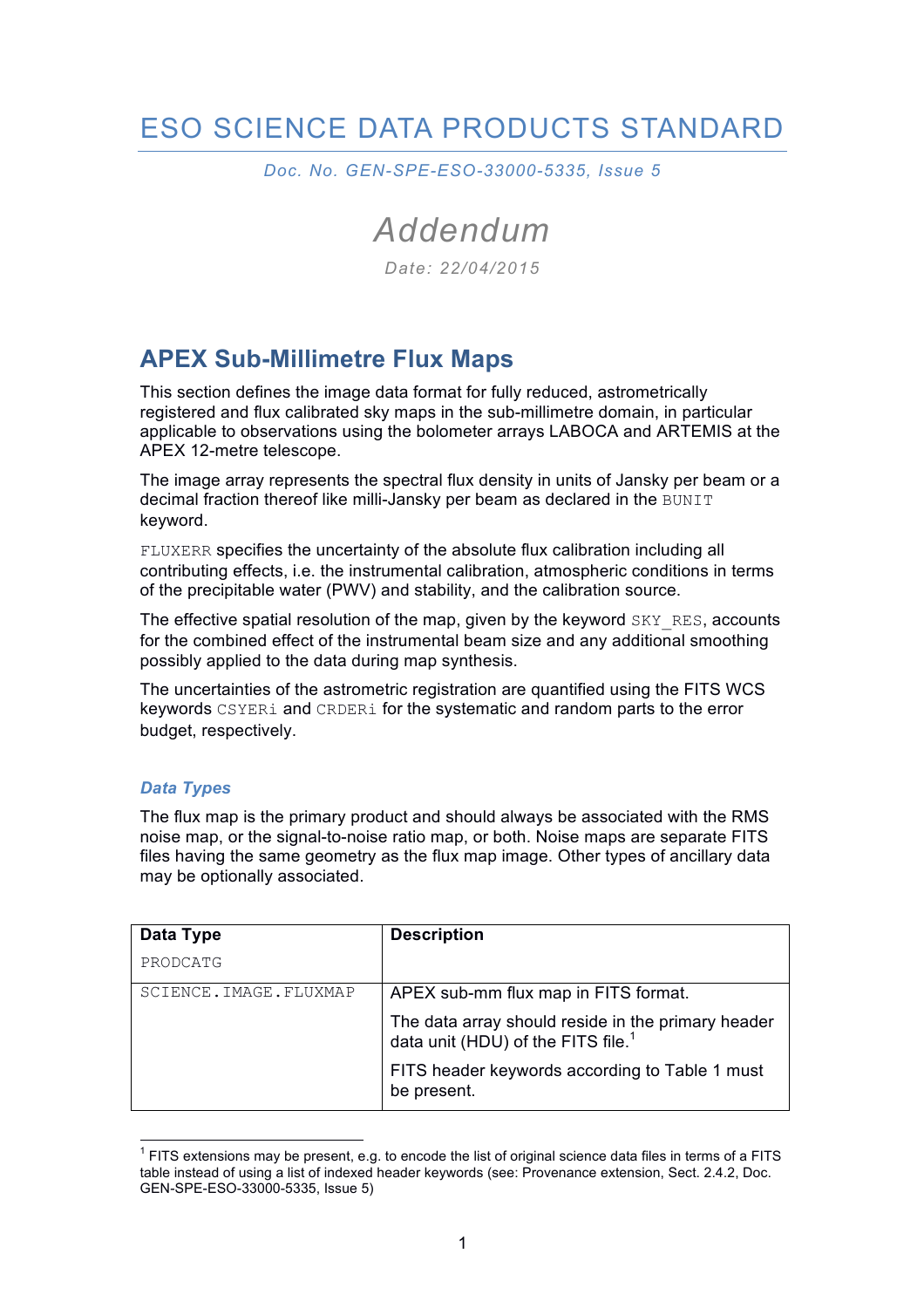| Data Type           | <b>Description</b>                                                                                                                     |
|---------------------|----------------------------------------------------------------------------------------------------------------------------------------|
| ASSOCi              |                                                                                                                                        |
| ANCILLARY.RMSMAP    | RMS noise map. FITS image with the same<br>geometry (NAXISi) and the same physical units<br>(BUNIT) as the flux map.                   |
|                     | Required unless SNR map is provided (see below).                                                                                       |
| ANCILLARY. SNRMAP   | The signal-to-noise ratio (SNR) map is equal to the<br>arithmetic ratio of flux map and noise map.                                     |
|                     | FITS image with the same geometry (NAXISi) as<br>the flux map.                                                                         |
|                     | The SNR map is dimensionless, i.e. BUNIT should<br>be set to a blank string.                                                           |
|                     | Required unless the RMS noise map is provided. <sup>2</sup>                                                                            |
| ANCILLARY.SRCTBL    | Catalogue of sources directly detected in the map<br>image (optional).                                                                 |
|                     | Format: FITS binary table                                                                                                              |
|                     | For high-level source catalogues resulting from a<br>survey project, please adopt the<br>SCIENCE. CATALOG format instead (see page 7). |
| ANCILLARY.RESMAP    | Map of residuals after removal of sources<br>(optional).                                                                               |
|                     | FITS image with the same geometry (NAXISi)<br>and the same physical units (BUNIT) as the flux<br>map.                                  |
| ANCILLARY.SRCMASK   | Sextractor source mask file (optional).                                                                                                |
|                     | FITS image with the same geometry (NAXISi) as<br>the flux map.                                                                         |
| ANCILLARY. FILTERED | Multi-scale filtered image used to optimally extract<br>compact sources (optional).                                                    |
|                     | FITS image with the same geometry $(NAXISI)$<br>and the same physical units (BUNIT) as the flux<br>map.                                |

#### **Table 1: Sample FITS header of the APEX sub-millimetre flux map (primary HDU)**

| $STMPI.F. =$ |  | T / File does conform to FITS standard |
|--------------|--|----------------------------------------|
| $BITPTY =$   |  | -32 / Bits per pixel                   |
| $NAYTS =$    |  | 2 / Number of axes                     |

 $\frac{1}{2}$ The RMS noise map or the SNR map must be associated as file number 1 (ASSOC1/ASSON1).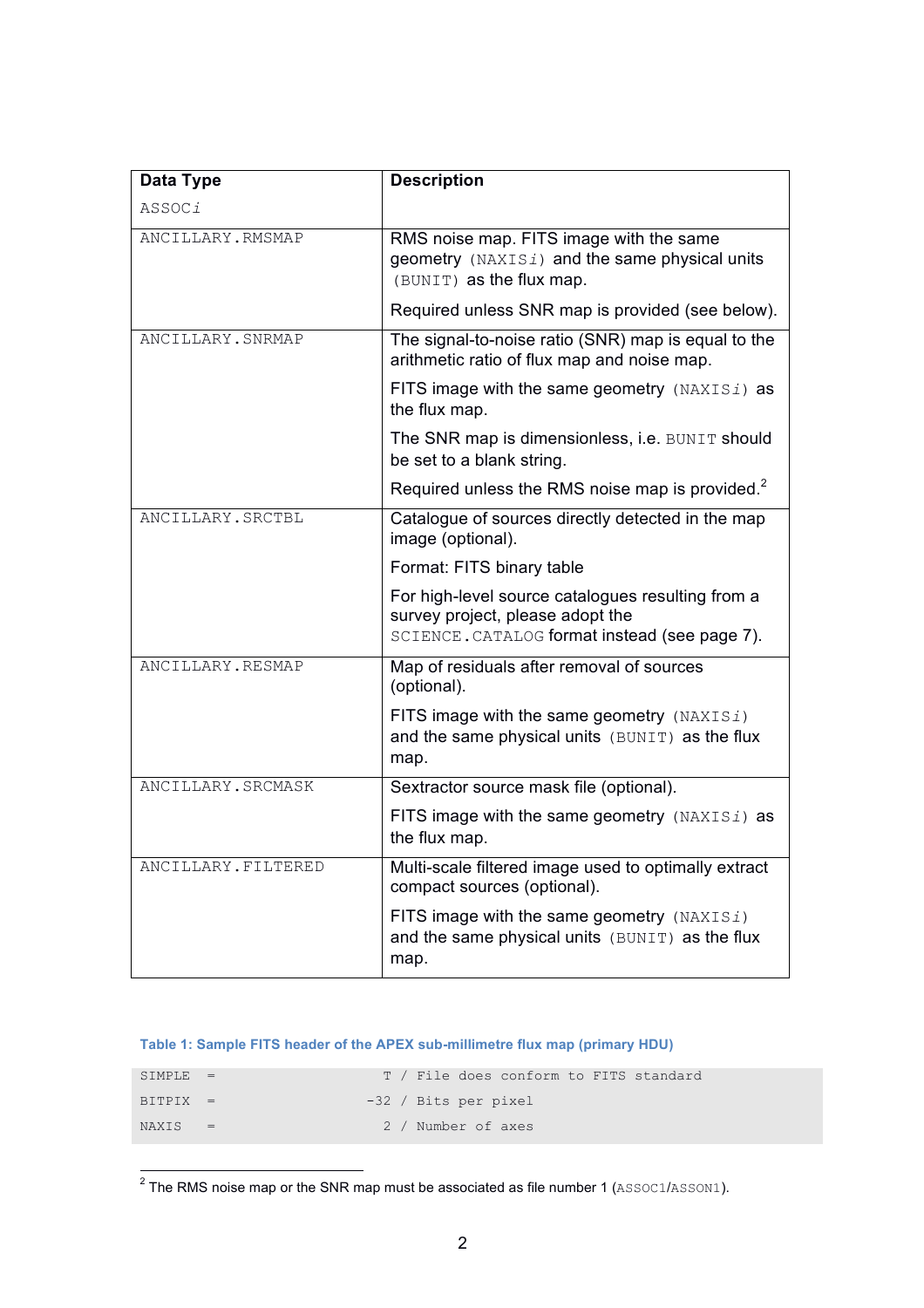```
NAXIS1 = 447 / Axis length
NAXIS2 = 476 / Axis length
BUNIT = Jy/beam / Physical unit of array values
ORIGIN = 'APEX' / Facility
DATE = '2010-02-11T13:19:30' / Date FITS file was generated 
TELESCOP= 'APEX-12m' / Telescope name 
INSTRUME= 'APEXBOL' / Instrument name 
FILTER = '870u' / Frequency or wave band
WAVELMIN= 7.994E+05 / [nm] Minimum wavelength 
WAVELMAX= 9.517E+05 / [nm] Maximum wavelength 
OBJECT = 'CDFS' / Target designation 
RA = 53.1208 / [deg] Image centre (J2000.0) 
DEC = -27.8131 / [deg] Image centre (J2000.0)EQUINOX = 2000.0 / Standard FK5 (years)RADECSYS= 'FK5' / Coordinate reference frame
MJD-OBS = 54293.5610800 / Start of observations (days) 
MJD-END = 54743.4766700 / End of observations (days) 
DATE-OBS= '2007-07-12T13:27:57.3' / Start of observations 
TIMESYS = 'TAI' / Time system for MJD and DATE-OBS 
PROG_ID = 'MULTI' / 
PROGID1 = '078.F-9028(A)' / ESO programme identification 
PROGID2 = '079.F-9500(A)' / ESO programme identification 
PROGID3 = '080.A-3023(A)' / ESO programme identification 
PROGID4 = '081.F-9500(A)' / ESO programme identification 
NCOMBINE= 2497 /# of combined raw science data files 
        List of original science files, either in terms of PROV keywords:
PROV1 = 'APEXBOL.2007-07-12T13:27:57.000' / Original science file 
PROV2 = 'APEXBOL.2007-07-12T13:40:32.000' / Original science file 
PROV3 = 'APEXBOL.2007-07-12T13:46:12.000' / Original science file 
                               (truncated)
or, alternatively, using the dedicated FITS binary table extension (see also Table 2)
PROVXTN = T / TRUE if provenance recorded in FITS extension 
OBSTECH = 'CONTINUUM' / Technique of observation 
PRODCATG= 'SCIENCE.IMAGE.FLUXMAP' / Data product category 
ASSON1 = 'less laboca ecdfs rms v1.0.fits' / RMS noise map
ASSOC1 = 'ANCILLARY.RMSMAP' / Category of associated file 
ASSON2 = 'less laboca ecdfs sn v1.0.fits' / Signal-to-noise map
ASSOC2 = 'ANCILLARY.SNRMAP' / Category of associated file 
ASSON3 = 'less laboca ecdfs residual v1.0.fits' / Residuals map
ASSOC3 = 'ANCILLARY.RESMAP' / Category of associated file 
ASSON4 = 'less laboca ecdfs f5 cat v1.0.fits' / Source catalogue
ASSOC4 = 'ANCILLARY.SRCTBL' / Category of associated file
```

```
3
```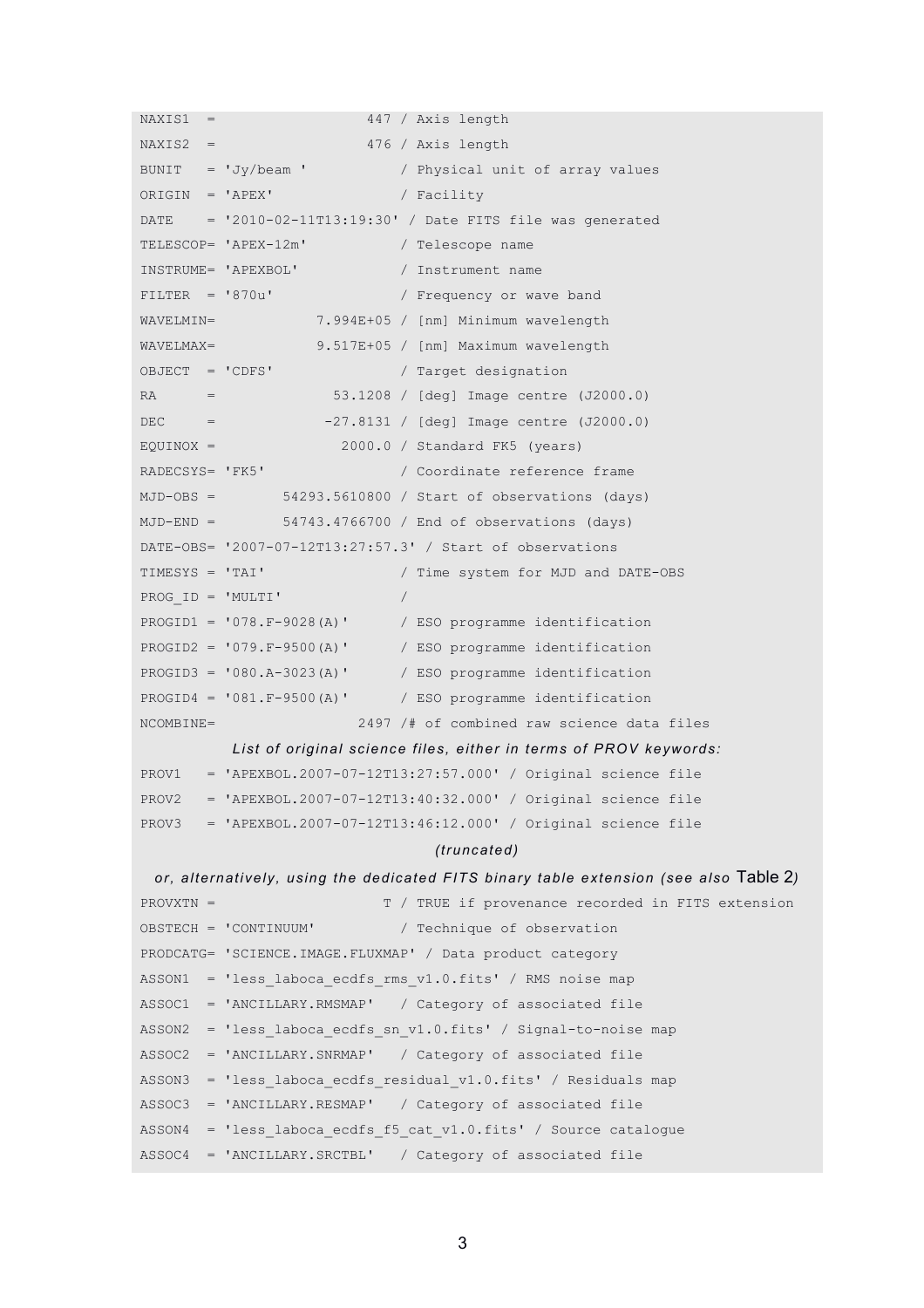```
FLUXCAL = 'ABSOLUTE' / Certifies the validity of BUNIT 
CTYPE1 = 'RA---GLS' /
CTYPE2 = 'DEC--GLS' /
CD1 = -1.68725801995E-03 /
CD1 \t2 = 0. /CD2 1 = 0. /CD2 = 1.68725801995E-03 /
CRPIX1 = 2.24000000000E+02 / 
CRPIX2 = 2.38500000007E+02 / 
CRVAL1 = 5.31208326761E+01 / 
CRVAL2 = -2.78130552740E+01 / 
CUNIT1 = 'deg' / 
CUNIT2 = 'deq' /
CSYER1 = 0.00222222 / Systematic error 
CSYER2 = 0.00222222 / Systematic error 
SKY_RES = 27. / [arcsec] FWHM effective beam size
FLUXERR = 8.5 / [%] Fractional flux calibration error (RMS) 
BNOISE = 0.0012 / [Jy/beam] Median RMS background noise 
MAPMODE = 'SPIRALRAS, OTF' / APEX mapping mode
FEBE1 = 'LABOCA-ABBA' / Frontend-backend combination 
PROCSOFT= 'BoA 2010-06-24' / Data reduction software/system 
REFERENC= '2009ApJ...707.1201W' / Bibliographic reference 
CHECKSUM= '7eAq9b5o7bAo7b3o' / HDU checksum updated 2010-03-11T13:36:30 
DATASUM = '3396496275' / data unit checksum updated 2010-03-11T13:36:30 
END
```
#### **Table 2: Example for encoding the original science files ("provenance") of APEX sub-millimetre flux maps using the FITS binary table extension**

|             | XTENSION= 'BINTABLE'           | / binary table extension                         |
|-------------|--------------------------------|--------------------------------------------------|
| $BITPLY =$  |                                | 8 / 8-bit bytes                                  |
| $NAXIS =$   |                                | 2 / 2-dimensional binary table                   |
| $NAXIS1 =$  |                                | 68 / width of table in bytes                     |
| $NAXIS2 =$  |                                | 2497 / number of rows in table                   |
| $PCOUNT =$  |                                | 0 / size of special data area                    |
| $GCOUNT =$  |                                | 1 / one data group (required keyword)            |
| $TFIELDS =$ |                                | 1 / number of fields in each row                 |
|             | $EXTNAME = 'PHASE3PROVENANCE'$ | / name of this binary table extension            |
|             | $TTYPE1 = 'PROV'$              | / label for field                                |
|             | ×<br>$TFORM1 = '68A$           | / format of field                                |
|             | CHECKSUM= 'kHnfkFkdkFkdkFkd'   | / HDU checksum updated 2015-03-18T10:36:37       |
|             | $DATASUM = '3565490772'$       | / data unit checksum updated 2015-03-12T10:26:21 |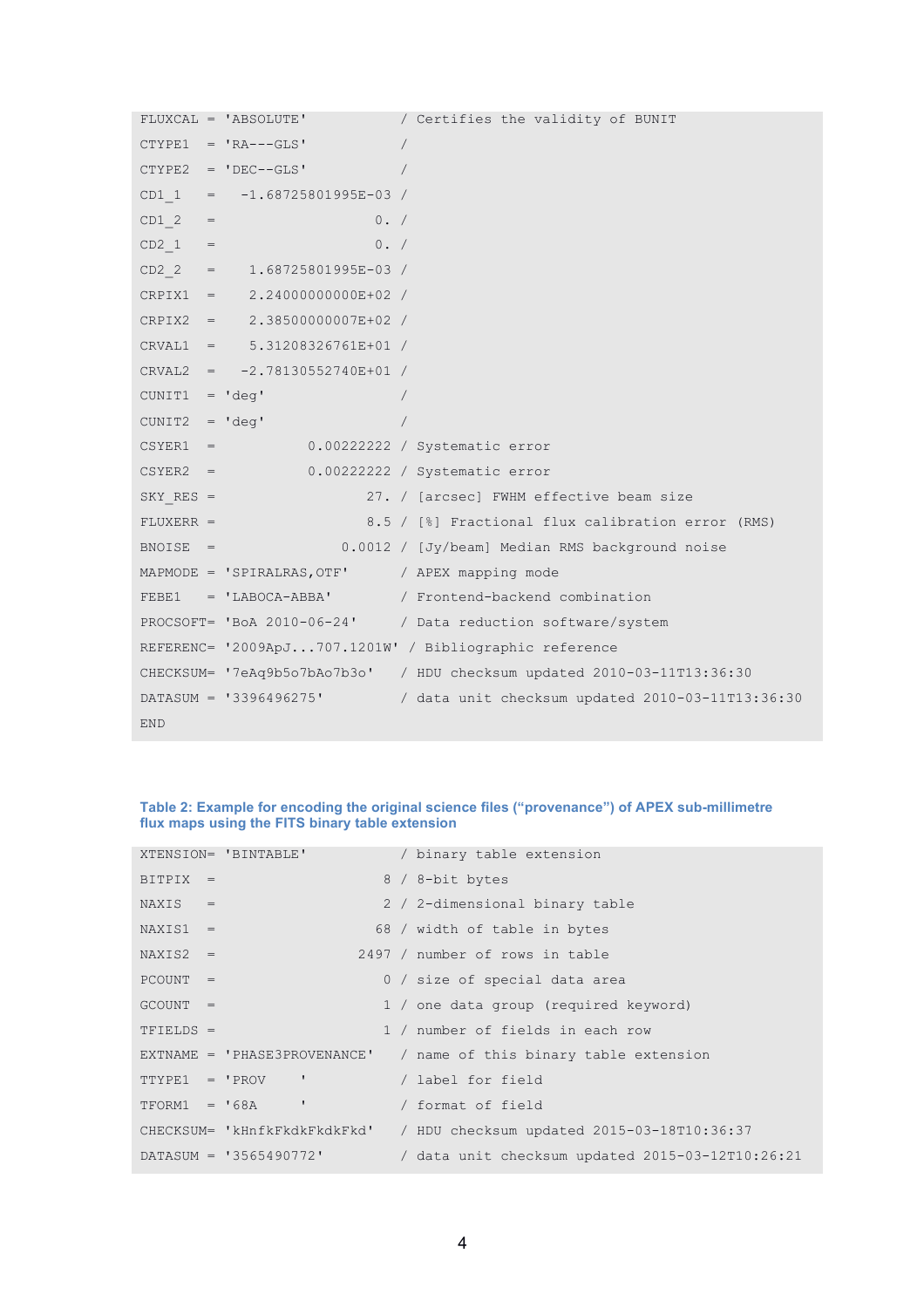```
Row 1
APEXBOL.2007-07-12T13:27:57.000
Row 2
APEXBOL.2007-07-12T13:40:32.000
Row 3
APEXBOL.2007-07-12T13:46:12.000
```
END

*Remaining records not displayed*

### *FITS Keyword Definitions*

| <b>Type</b> | Keyword       | <b>Description</b>                                        |  |  |
|-------------|---------------|-----------------------------------------------------------|--|--|
| (S)         | INSTRUME      | Instrument name as defined in the original raw FITS file. |  |  |
|             |               | INSTRUME= 'APEXBOL'                                       |  |  |
|             |               |                                                           |  |  |
| (S)         | <b>FILTER</b> | Name of the electromagnetic frequency or wave band.       |  |  |
|             |               | Definition in the context of APEX sub-millimetre maps:    |  |  |
|             |               | LABOCA 870 micron band<br>$=$ '870u'<br>FILTER            |  |  |
|             |               | $= 1200u'$<br>ARTEMIS 200 micron band<br>FILTER           |  |  |
|             |               | FILTER<br>$= 1350u$<br>ARTEMIS 350 micron band            |  |  |
|             |               | ARTEMIS 450 micron band<br>$= 1450u$<br>FILTER            |  |  |
|             |               |                                                           |  |  |
| (R)         | WAVELMIN      | Electromagnetic wave band coverage in terms of the        |  |  |
|             | WAVELMAX      | wavelength interval in units of nanometers (nm).          |  |  |
|             |               | Definition for the LABOCA 870 micron band:                |  |  |
|             |               | $WAVELMIN = 7.994E+05$<br>LABOCA 870 micron band          |  |  |
|             |               | $WAVELMAX = 9.517E+05$<br>LABOCA 870 micron band          |  |  |
|             |               |                                                           |  |  |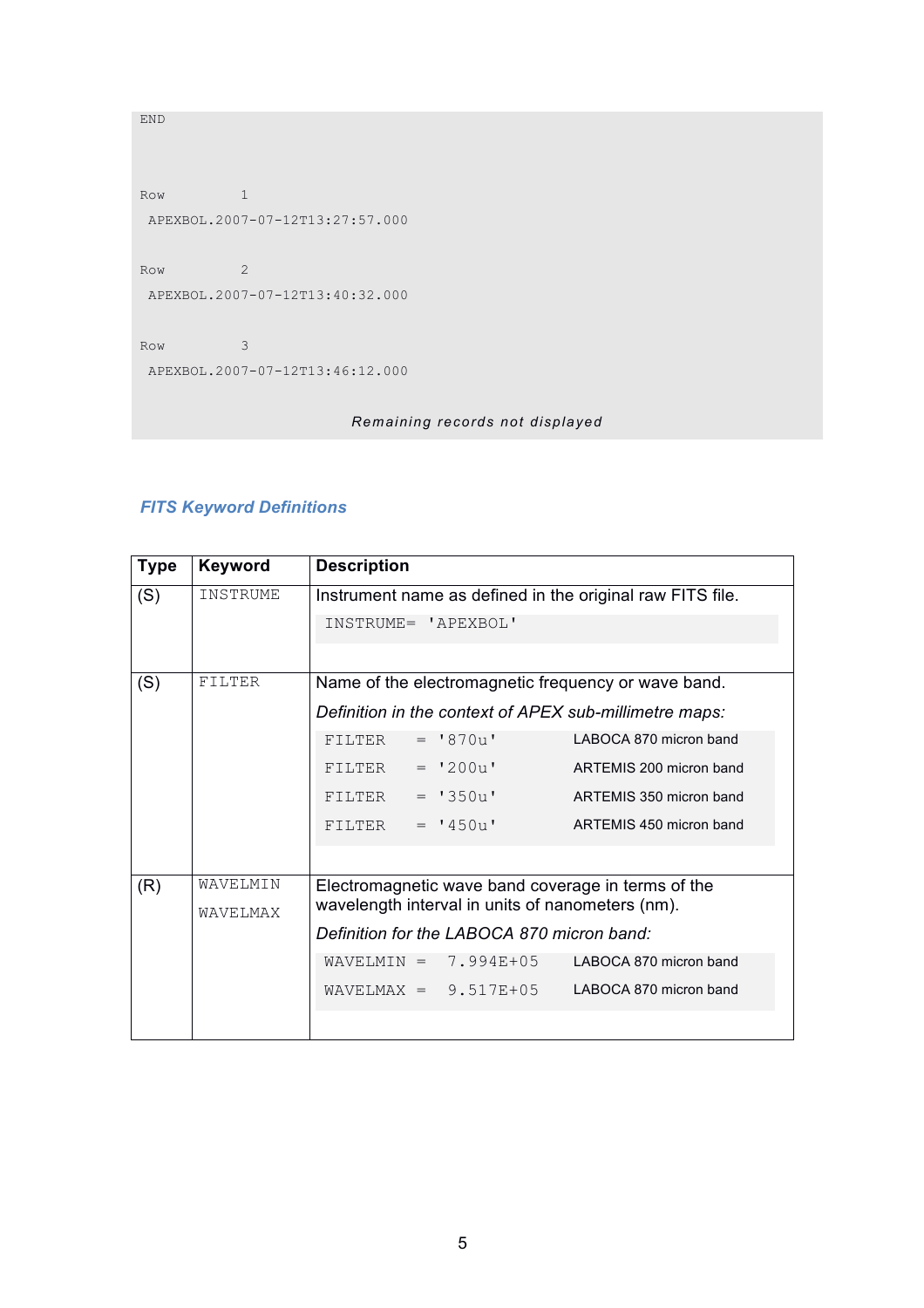| <b>Type</b>                                           | Keyword       | <b>Description</b>                                                                                                                                                                                                                  |  |  |  |
|-------------------------------------------------------|---------------|-------------------------------------------------------------------------------------------------------------------------------------------------------------------------------------------------------------------------------------|--|--|--|
| Physical unit of array values.<br>(S)<br><b>BUNIT</b> |               |                                                                                                                                                                                                                                     |  |  |  |
|                                                       |               | The base unit for sub-millimetre flux maps is Jansky per<br>beam.                                                                                                                                                                   |  |  |  |
|                                                       |               | Examples:                                                                                                                                                                                                                           |  |  |  |
|                                                       |               | $=$ $Jy/beam'$<br>Jansky per beam<br>BUNIT                                                                                                                                                                                          |  |  |  |
|                                                       |               | $=$ 'mJy/beam'<br>milli-Jansky per beam<br>BUNIT                                                                                                                                                                                    |  |  |  |
|                                                       |               |                                                                                                                                                                                                                                     |  |  |  |
| (R)                                                   | <b>BNOISE</b> | Point source sensitivity limit due to background noise (1 $\sigma$ )<br>level) in units of Jansky (Jy).                                                                                                                             |  |  |  |
|                                                       |               | In case of variations across the image, BNOISE refers to the<br>median, i.e. the level reached in at least 50% of the mapped<br>area.                                                                                               |  |  |  |
|                                                       |               | BNOISE corresponds to the beam-smoothed RMS noise level<br>(Jy/beam) in case of APEX sub-millimetre flux maps. <sup>3</sup>                                                                                                         |  |  |  |
| (R)                                                   | SKY RES       | Effective spatial resolution of the data in terms of the FWHM<br>of the profile of an unresolved source (arcsec).                                                                                                                   |  |  |  |
|                                                       |               | In case of APEX sub-millimetre maps SKY RES is the FWHM<br>effective beam size of the map including the instrumental<br>beam and possible smoothing applied during map synthesis.                                                   |  |  |  |
| (R)                                                   | FLUXERR       | Fractional uncertainty of flux calibration (per cent).                                                                                                                                                                              |  |  |  |
|                                                       |               | The FLUXERR estimate includes all contributing effects, in<br>case of sub-millimetre flux maps in particular: the instrumental<br>calibration, atmospheric conditions in terms of PWV and<br>stability, and the calibration source. |  |  |  |
|                                                       |               | Example:                                                                                                                                                                                                                            |  |  |  |
|                                                       |               | 15.<br>$FLUXERR =$                                                                                                                                                                                                                  |  |  |  |
|                                                       |               | indicates an overall uncertainty of the flux calibration of 15%<br>RMS.                                                                                                                                                             |  |  |  |
| (S)                                                   | PROVi         | List of science files, which were processed to generate this<br>data product.                                                                                                                                                       |  |  |  |
|                                                       |               | Original raw files must be referenced in terms of the<br>ESO/SAF identifier recorded as ARCFILE in the FITS header,<br>also known as "DP.ID" in the SAF query forms.                                                                |  |  |  |
|                                                       |               | References to raw files in terms of ORIGFILE must be<br>converted to the corresponding ARCFILE name prior to<br>Phase 3 data submission. <sup>4</sup>                                                                               |  |  |  |

 $\frac{3}{4}$  Note: <code>BNOISE</code> has a fixed unit (Jy or Jy/beam) independent of <code>BUNIT.</code>  $^4$  http://archive.eso.org/wdb/wdb/eso/apex\_origfile/form provides a conversion tool from APEX  $^4$ ORIGFILE names to ARCFILE names.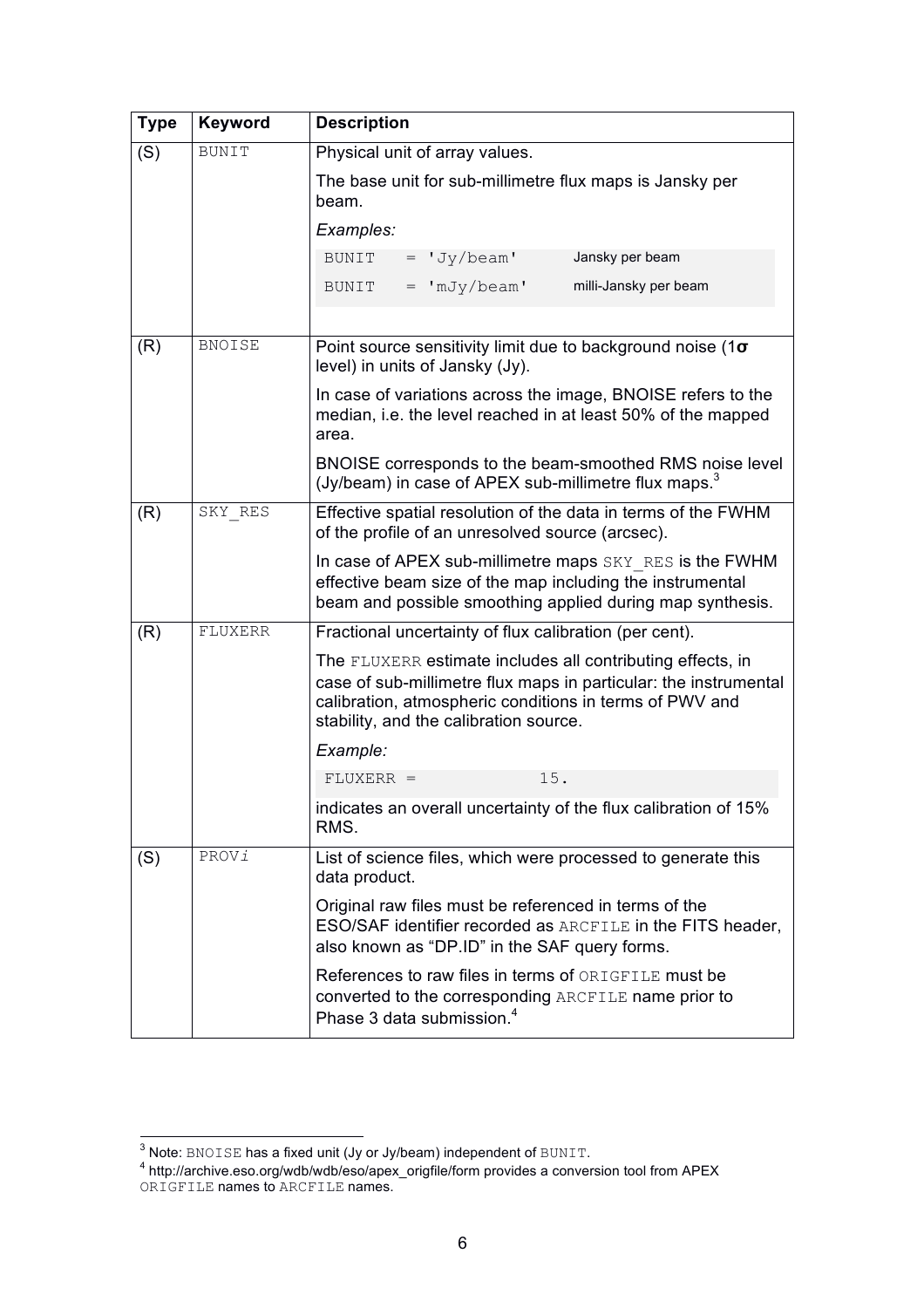| <b>Type</b> | Keyword      | <b>Description</b>                                                                                                                                                                                                      |  |  |
|-------------|--------------|-------------------------------------------------------------------------------------------------------------------------------------------------------------------------------------------------------------------------|--|--|
| (L)         | PROVXTN      | Flag indicating that original science files are recorded in a<br>dedicated FITS binary table extension of the product file as<br>per GEN-SPE-ESO-33000-5335, Sect. 2.4.2, instead of being<br>listed as PROVi keywords. |  |  |
| (S)         | MAPMODE      | APEX map modes being used.                                                                                                                                                                                              |  |  |
|             |              | Format: comma-separated list of the following keywords:                                                                                                                                                                 |  |  |
|             |              | On-the-fly mapping<br>OTF                                                                                                                                                                                               |  |  |
|             |              | Raster of spirals<br>SPIRALRAS                                                                                                                                                                                          |  |  |
|             |              | Single spiral; normally only used for pointings, not<br>SPIRAL<br>for deep maps                                                                                                                                         |  |  |
|             |              | Example:                                                                                                                                                                                                                |  |  |
|             |              | MAPMODE = 'SPIRALRAS, OTF'                                                                                                                                                                                              |  |  |
|             |              |                                                                                                                                                                                                                         |  |  |
| (S)         | <b>FEBEi</b> | APEX frontend/backend combination propagated from the<br>original raw FITS file.                                                                                                                                        |  |  |
|             |              | Examples:                                                                                                                                                                                                               |  |  |
|             |              | FEBEI<br>$= 'LABOCA-ABBA'$                                                                                                                                                                                              |  |  |
|             |              | $= 'SABOCA-ABBA'$<br>FEBEI                                                                                                                                                                                              |  |  |
|             |              | $= 'ARTEMIS200-BEAR2'$<br>FEBEI                                                                                                                                                                                         |  |  |
|             |              | $= 'ARTEMIS350-BEAR1'$<br>FEBEI                                                                                                                                                                                         |  |  |
|             |              | $= 'ARTEMIS450-ARTBE'$<br>FEBEI                                                                                                                                                                                         |  |  |
|             |              | FEBEI<br>$= 'ARTEMIS450-BEAR1'$                                                                                                                                                                                         |  |  |
|             |              |                                                                                                                                                                                                                         |  |  |

#### *Survey Catalogues*

The legacy source catalogue produced by a survey project using the APEX facility should be formatted as a FITS binary table with header keywords according to Table 2.5

The catalogue may be based on one or many sub-mm map images depending on the area covered by the survey. Each map image must be referenced in the catalogue file using the PROV*i* keywords *(i=1,..,N)*.

The following keywords should be propagated from the map images to the primary header of the FITS binary table. Median values should be adopted for SKY\_RES and BNOISE in case of variations across the survey area:

| ORIGIN   | TELESCOP | INSTRUME | ILTER   |
|----------|----------|----------|---------|
| WAVELMIN | WAVELMAX | MJD-OBS  | MJD-END |

 <sup>5</sup> Please also refer to the general requirements for scientific catalogue data to be submitted to the ESO Science Archive Facility as specified in Sect. 5, Doc. GEN-SPE-ESO-33000-5335, Issue 5.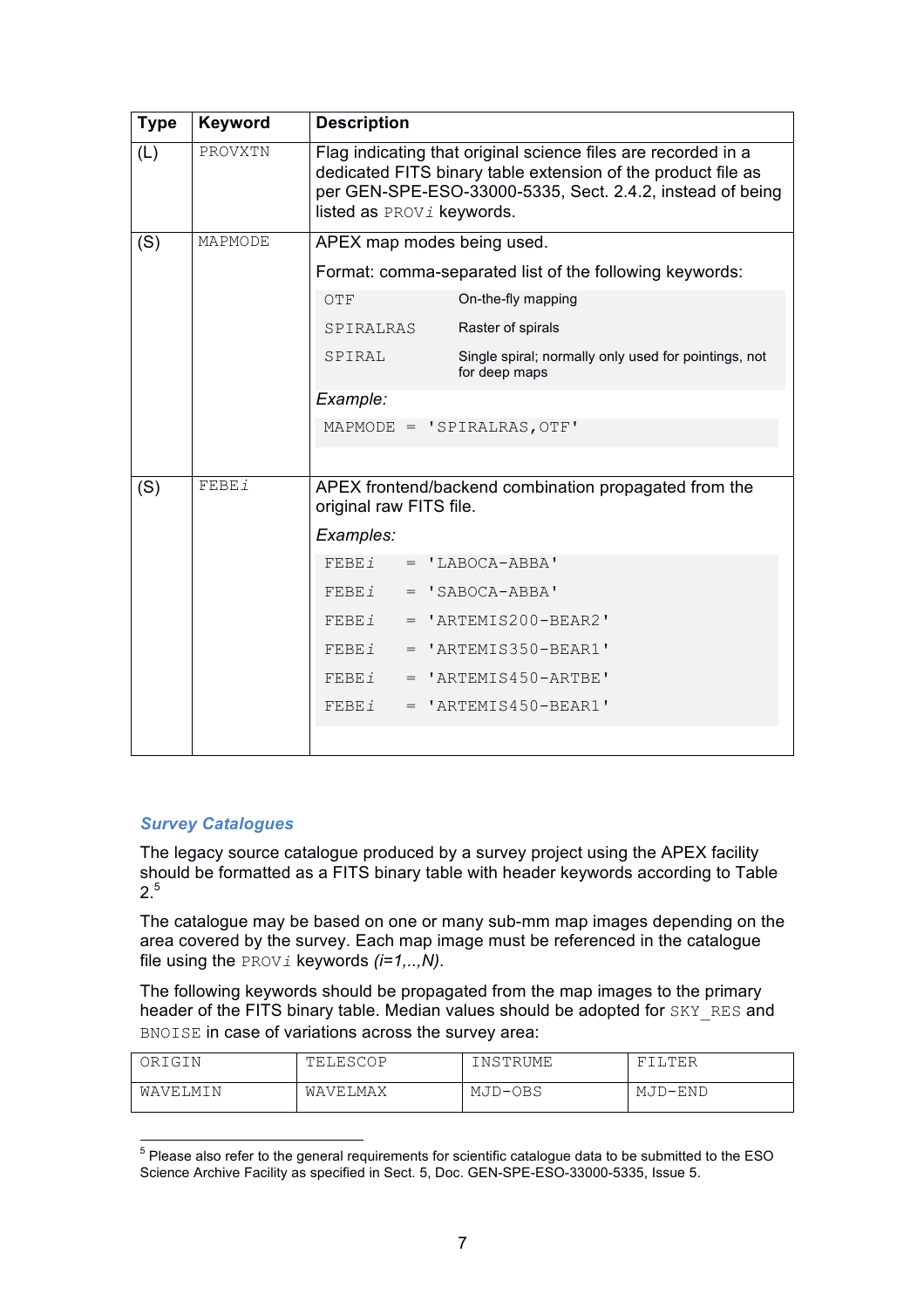| DATE-OBS | TIMESYS | PROG ID       | PROGIDi |
|----------|---------|---------------|---------|
| OBSTECH  | SKY RES | <b>BNOISE</b> | MAPMODE |
| FEBE i   |         |               |         |

The survey catalogue should include J2000 positional coordinates (decimal degrees) and each source must have a unique name ('identifier').

A given survey may produce more than one source catalogue to allow separate catalogues for instance one for point-like sources another for extended sources using different source extraction techniques optimized according to the type of source.

**Table 3: Sample FITS header of the APEX sub-millimetre survey catalogue**

| SIMPLE<br>$=$     | T / File does conform to FITS standard                             |
|-------------------|--------------------------------------------------------------------|
| $BITPIX =$        | 8 / Number of bits per data pixel                                  |
| $NAXIS =$         | 0 / Number of data axes                                            |
| $EXTEND =$        | T / Extensions may be present                                      |
| ORIGIN = 'APEX'   | / Facility                                                         |
|                   | DATE = $'2010-02-11T13:19:30'$ / Date FITS file was generated      |
|                   | TELESCOP= 'APEX-12m'<br>/ Telescope name                           |
|                   | INSTRUME= 'APEXBOL'<br>/ Instrument name                           |
| $FILTER = '870u'$ | / Frequency or wave band                                           |
| WAVELMIN=         | 7.994E+05 / [nm] Minimum wavelength                                |
|                   | WAVELMAX=<br>9.517E+05 / [nm] Maximum wavelength                   |
| OBJECT = 'CDFS'   | / Target designation                                               |
| $RA =$            | 53.1208 / [deg] Image centre (J2000.0)                             |
| $DEC =$           | -27.8131 / [deg] Image centre (J2000.0)                            |
| $EQUINOX =$       | 2000.0 / Standard FK5 (years)                                      |
|                   | RADECSYS= 'FK5'<br>/ Coordinate reference frame                    |
| $MJD-OBS =$       | 54293.5610800 / Start of observations (days)                       |
|                   | $MJD$ -END = $54743.4766700 /$ End of observations (days)          |
|                   | DATE-OBS= '2007-07-12T13:27:57.3' / Start of observations          |
| TIMESYS = 'TAI'   | / Time system for MJD and DATE-OBS                                 |
| PROG ID = 'MULTI' |                                                                    |
|                   | PROGID1 = $'078.F-9028(A)$<br>/ ESO programme identification       |
|                   | PROGID2 = '079.F-9500(A)' / ESO programme identification           |
|                   | PROGID3 = $'080.A-3023(A)'$<br>/ ESO programme identification      |
|                   | PROGID4 = $'081.F-9500(A)'$ / ESO programme identification         |
|                   | PROV1 = 'less laboca ecdfs flux v1.0.fits' / Original science file |
|                   | OBSTECH = 'CONTINUUM'<br>/ Technique of observation                |
|                   | PRODCATG= 'SCIENCE.CATALOG' / Data product category                |
|                   | REFERENC= '2009ApJ707.1201W' / Bibliographic reference             |
| $SKY$ RES =       | 27. / [arcsec] FWHM effective beam size                            |
| $BNOISE =$        | 0.0012 / [Jy/beam] Median RMS background noise                     |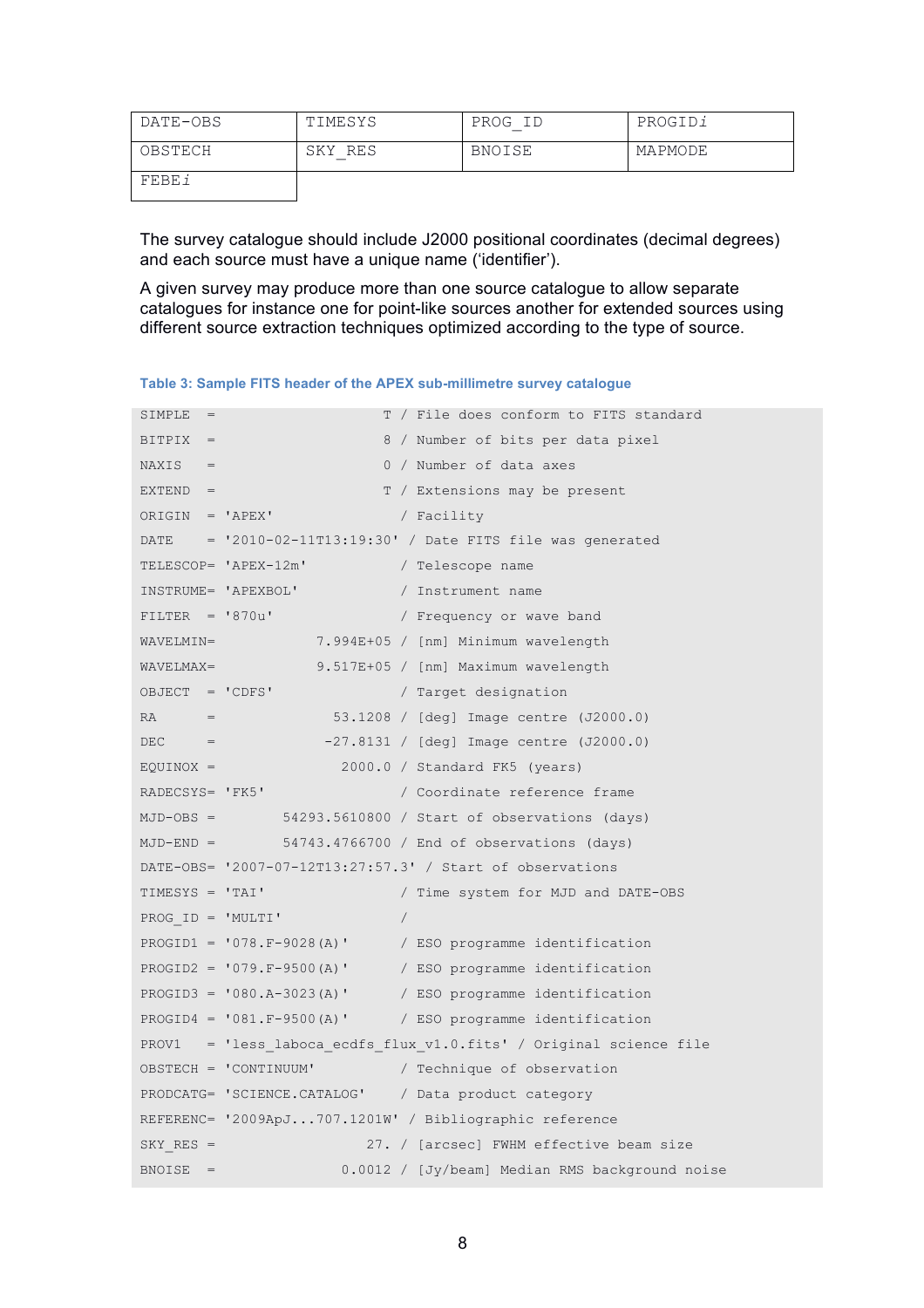```
MAPMODE = 'SPIRALRAS, OTF' / APEX mapping mode
FEBE1 = 'LABOCA-ABBA' / Frontend-backend combination 
CHECKSUM= 'XnMjYkLgXkLgXkLg' / HDU checksum updated 2010-03-17T14:33:54
DATASUM = '3749781989' / data unit checksum updated 2010-03-17T14:33:54
END 
                           Extension 1
XTENSION= 'BINTABLE' / FITS Extension first keyword 
EXTNAME = 'PHASE3CATALOG' / FITS Extension name 
BITPIX = 8 / Number of bits per data pixel
NAXIS = 2 / 2-dimensional table
NAXIS1 = 44 / Width of table in bytesNAXIS2 = 126 / Number of rows in table
PCOUNT = 0 / Parameter count
GCOUNT = 1 / Group countTFIELDS = 7 / Number of columns in each row 
TTYPE1 = 'NAME' / Label for column 1
TFORM1 = '20A' / Format for column 1
TCOMM1 = 'Source name' / Description for column 1
TUNIT1 = ' ' / Physical unit for column 1
TUCD1 = 'meta.id;meta.main' / Unified content descriptor for column 1
TINDX1 = T / TRUE if database index exists
TTYPE2 = 'RA' / Label for column 2
TFORM2 = 'E' / Format for column 2
TCOMM2 = 'Right Ascension (J2000)' / Description for column 2
TUNIT2 = 'deg' / Physical unit for column 2
TUCD2 = 'pos.eq.ra;meta.main' / Unified content descriptor for column 2
TINDX2 = T / TRUE if database index exists
TTYPE3 = 'DE' / Label for column 3
TFORM3 = 'E' / Format for column 3
TCOMM3 = 'Declination (J2000)' / Description for column 3
TUNIT3 = 'deg' / Physical unit for column 3
TUCD3 = 'pos.eq.dec;meta.main' / Unified content descriptor for column 3
TINDX3 = T / TRUE if database index exists
TTYPE4 = 'SOBS' / Label for column 4
TFORM4 = 'E' / Format for column 4TCOMM4 = 'Observed 870 micron flux density' / Description for column 4
TUNIT4 = 'Jy' / Physical unit for column 4
TUCD4 = 'phot.flux.density;em.mm.200-400GHz' / Unified content descriptor for
TINDX4 = T / TRUE if database index exists
TTYPE5 = 'E_SOBS' / Label for column 5
TFORM5 = 'E' / Format for column 5
TCOMM5 = 'Uncertainty in Sobs' / Description for column 5
TUNIT5 = 'Jy' / Physical unit for column 5
```